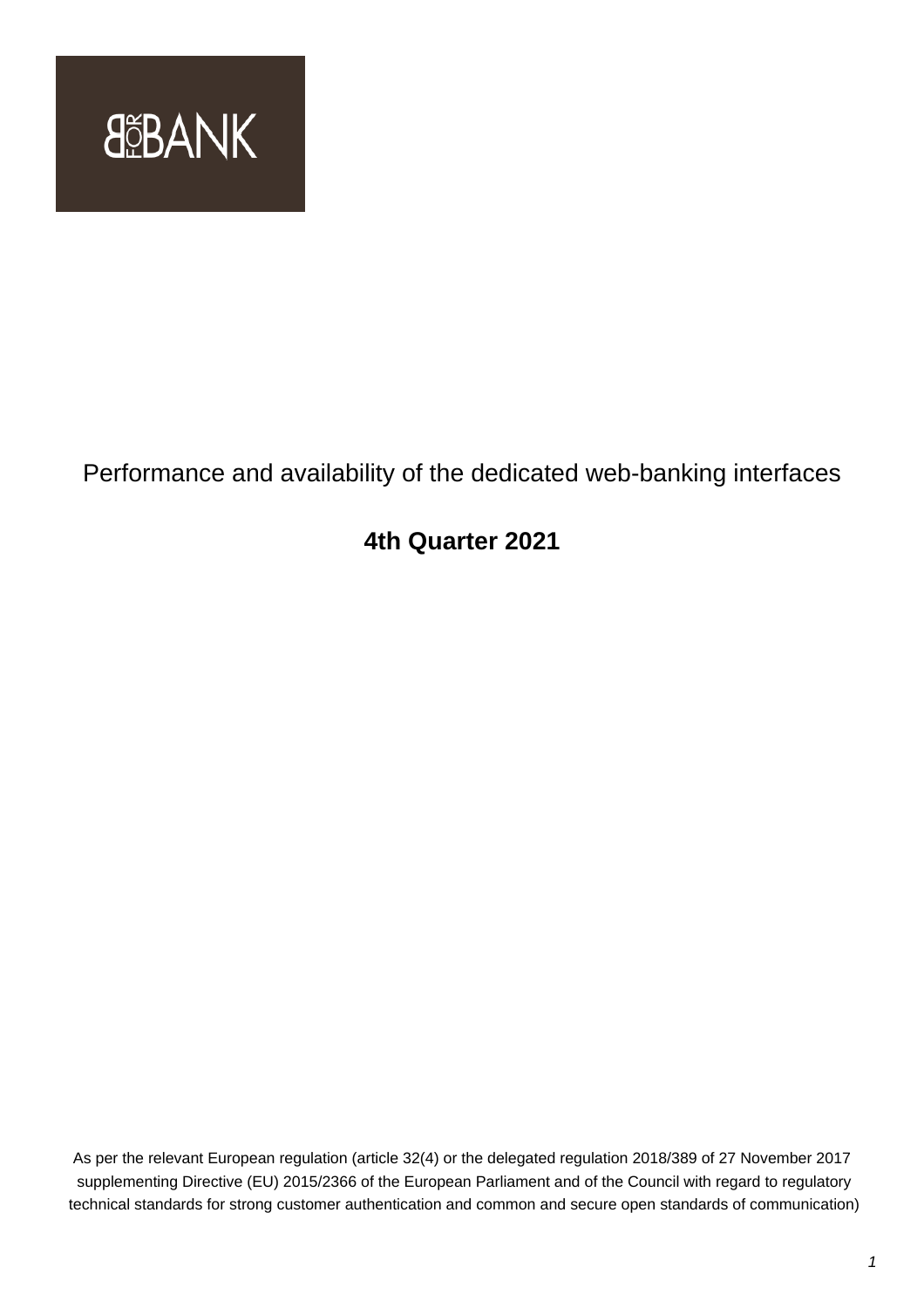### Performance and availability of the dedicated and web-banking interfaces **Oct 2021**

#### AISP - Private & Business

| Date       | Response time Avg (ms) |              | Availability Rate (%) |                     | Down time (min)  |                  |
|------------|------------------------|--------------|-----------------------|---------------------|------------------|------------------|
|            | <b>API</b>             | BFORBANK.com | <b>API</b>            | <b>BFORBANK.com</b> | <b>API</b>       | BFORBANK.com     |
| 01/10/2021 | 14698,51               | 18908,33     | 100,0                 | 100,0               | $\overline{0}$   | $\Omega$         |
| 02/10/2021 | 12193,92               | 18592,55     | 100,0                 | 100,0               | $\boldsymbol{0}$ | $\boldsymbol{0}$ |
| 03/10/2021 | 12288,41               | 19003,64     | 100,0                 | 100,0               | $\overline{0}$   | $\overline{0}$   |
| 04/10/2021 | 13283,26               | 18940,7      | 100,0                 | 98,71               | $\overline{0}$   | 18,58            |
| 05/10/2021 | 13677,44               | 18927,53     | 97,53                 | 100,0               | 35,57            | $\overline{0}$   |
| 06/10/2021 | 14320,48               | 18921,95     | 96,78                 | 97,89               | 46,37            | 30,38            |
| 07/10/2021 | 13546,47               | 19372,27     | 98,92                 | 100,0               | 15,55            | $\overline{0}$   |
| 08/10/2021 | 13157,99               | 18991,99     | 100,0                 | 100,0               | $\mathbf 0$      | $\mathbf 0$      |
| 09/10/2021 | 10885,82               | 19375,48     | 98,95                 | 100,0               | 15,12            | $\overline{0}$   |
| 10/10/2021 | 11178,76               | 19189,3      | 100,0                 | 100,0               | $\mathbf 0$      | $\pmb{0}$        |
| 11/10/2021 | 12597,56               | 20338,06     | 98,94                 | 100,0               | 15,26            | $\overline{0}$   |
| 12/10/2021 | 11785,19               | 19785,55     | 98,92                 | 100,0               | 15,55            | $\mathbf 0$      |
| 13/10/2021 | 11068,63               | 20268,6      | 100,0                 | 100,0               | $\overline{0}$   | $\overline{0}$   |
| 14/10/2021 | 8992,52                | 19986,94     | 100,0                 | 100,0               | $\boldsymbol{0}$ | $\pmb{0}$        |
| 15/10/2021 | 8428,04                | 19740,41     | 100,0                 | 100,0               | $\overline{0}$   | $\overline{0}$   |
| 16/10/2021 | 7694,99                | 19404,4      | 100,0                 | 100,0               | $\boldsymbol{0}$ | $\mathbf 0$      |
| 17/10/2021 | 7800,3                 | 19745,88     | 100,0                 | 100,0               | $\overline{0}$   | $\overline{0}$   |
| 18/10/2021 | 8710,25                | 19836,55     | 100,0                 | 100,0               | $\overline{0}$   | $\mathbf 0$      |
| 19/10/2021 | 9144,52                | 19430,56     | 97,85                 | 98,95               | 30,96            | 15,12            |
| 20/10/2021 | 9087,41                | 19666,14     | 98,93                 | 100,0               | 15,41            | $\boldsymbol{0}$ |
| 21/10/2021 | 8289,68                | 19164,3      | 100,0                 | 100,0               | $\overline{0}$   | $\overline{0}$   |
| 22/10/2021 | 8365,57                | 18611,14     | 98,92                 | 100,0               | 15,55            | $\mathbf 0$      |
| 23/10/2021 | 7573,93                | 18810,73     | 100,0                 | 100,0               | $\overline{0}$   | $\overline{0}$   |
| 24/10/2021 | 7714,78                | 20378,65     | 100,0                 | 100,0               | $\mathbf 0$      | $\mathbf 0$      |
| 25/10/2021 | 8747,84                | 18786,7      | 100,0                 | 100,0               | $\overline{0}$   | $\overline{0}$   |
| 26/10/2021 | 9011,47                | 19086,99     | 100,0                 | 100,0               | $\overline{0}$   | $\pmb{0}$        |
| 27/10/2021 | 9546,81                | 19125,55     | 98,93                 | 100,0               | 15,41            | $\overline{0}$   |
| 28/10/2021 | 8493,42                | 19917,26     | 100,0                 | 100,0               | $\mathbf 0$      | $\mathbf 0$      |
| 29/10/2021 | 8958,49                | 19191,52     | 100,0                 | 100,0               | $\overline{0}$   | $\overline{0}$   |
| 30/10/2021 | 8177,46                | 19078,57     | 100,0                 | 100,0               | $\mathbf 0$      | $\pmb{0}$        |
| 31/10/2021 | 7756,41                | 19332,53     | 100,0                 | 100,0               | $\overline{0}$   | $\overline{0}$   |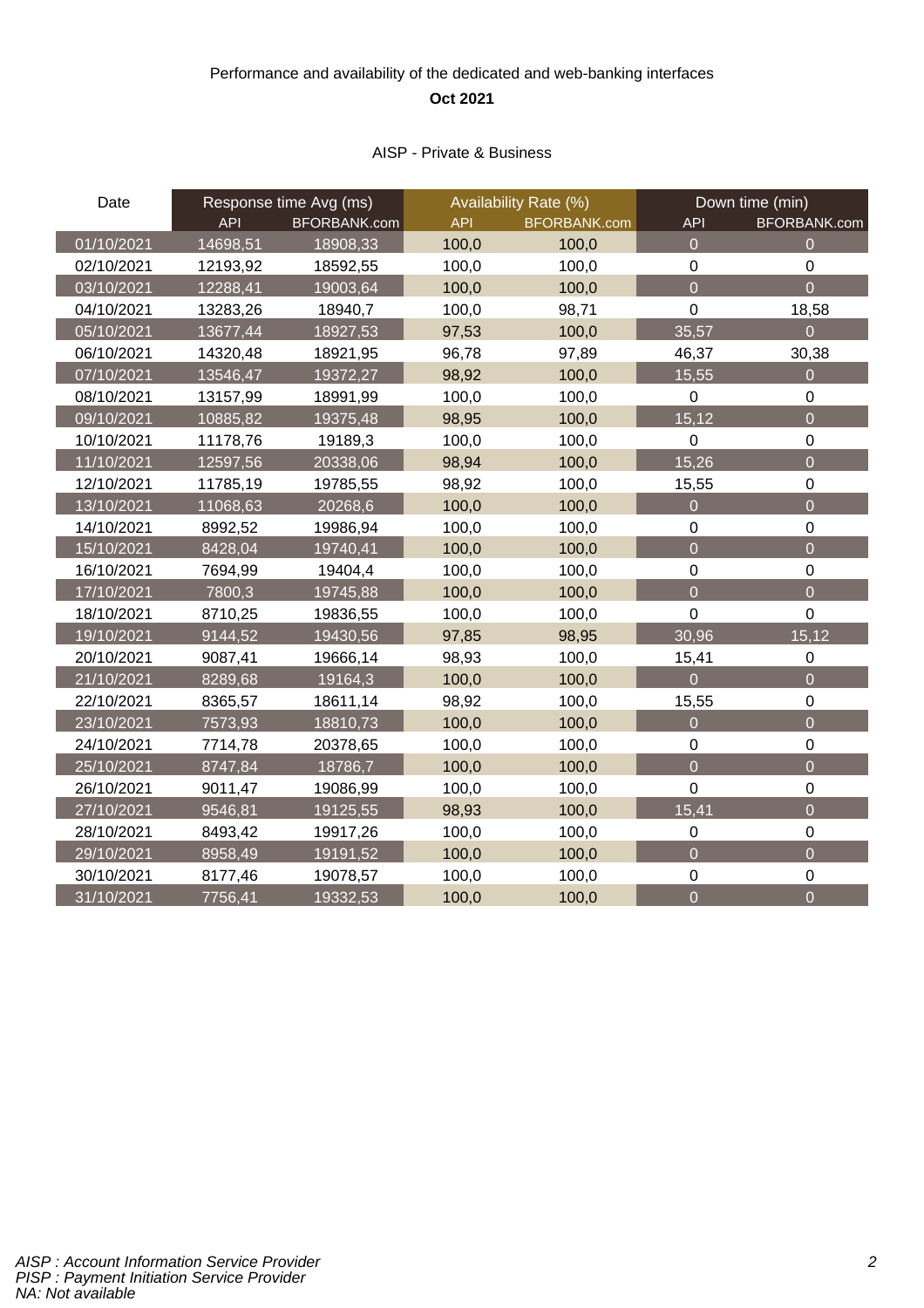### Performance and availability of the dedicated and web-banking interfaces **Nov 2021**

#### AISP - Private & Business

| Date       | Response time Avg (ms) |              | Availability Rate (%) |              | Down time (min)  |                  |
|------------|------------------------|--------------|-----------------------|--------------|------------------|------------------|
|            | <b>API</b>             | BFORBANK.com | <b>API</b>            | BFORBANK.com | <b>API</b>       | BFORBANK.com     |
| 01/11/2021 | 7924,49                | 19306,55     | 100,0                 | 100,0        | $\overline{0}$   | $\overline{0}$   |
| 02/11/2021 | 11123,22               | 19622,08     | 97,98                 | 100,0        | 29,09            | $\boldsymbol{0}$ |
| 03/11/2021 | 9816,29                | 21139,3      | 98,97                 | 100,0        | 14,83            | $\overline{0}$   |
| 04/11/2021 | 8846,18                | 21764,65     | 100,0                 | 91,76        | $\mathbf 0$      | 118,66           |
| 05/11/2021 | 8520,96                | 22285,15     | 100,0                 | 93,82        | $\overline{0}$   | 88,99            |
| 06/11/2021 | 7797,08                | 22470,78     | 98,98                 | 87,43        | 14,69            | 181,01           |
| 07/11/2021 | 8885,36                | 21919,18     | 100,0                 | 97,14        | $\overline{0}$   | 41,18            |
| 08/11/2021 | 8411,8                 | 20993,25     | 96,93                 | 97,05        | 44,21            | 42,48            |
| 09/11/2021 | 9025,53                | 20990,49     | 98,95                 | 91,78        | 15,12            | 118,37           |
| 10/11/2021 | 15002,92               | 24176,48     | 96,9                  | 95,95        | 44,64            | 58,32            |
| 11/11/2021 | 8075,88                | 22666,01     | 100,0                 | 100,0        | $\overline{0}$   | $\overline{0}$   |
| 12/11/2021 | 8287,94                | 23873,08     | 100,0                 | 100,0        | $\boldsymbol{0}$ | $\mathbf 0$      |
| 13/11/2021 | 7859,31                | 22934,9      | 100,0                 | 100,0        | $\overline{0}$   | $\overline{0}$   |
| 14/11/2021 | 7485,03                | 21544,27     | 100,0                 | 100,0        | $\overline{0}$   | $\mathbf 0$      |
| 15/11/2021 | 8262,43                | 22470,08     | 100,0                 | 100,0        | $\overline{0}$   | $\overline{0}$   |
| 16/11/2021 | 8653,28                | 22391,44     | 100,0                 | 99,03        | $\boldsymbol{0}$ | 13,97            |
| 17/11/2021 | 9073,63                | 23085,5      | 100,0                 | 100,0        | $\overline{0}$   | $\overline{0}$   |
| 18/11/2021 | 8555,64                | 22320,79     | 98,95                 | 98,99        | 15,12            | 14,54            |
| 19/11/2021 | 8610,8                 | 22210,2      | 100,0                 | 100,0        | $\overline{0}$   | $\overline{0}$   |
| 20/11/2021 | 7520,9                 | 22523,96     | 100,0                 | 100,0        | $\mathbf 0$      | $\boldsymbol{0}$ |
| 21/11/2021 | 7902,65                | 22671,15     | 100,0                 | 100,0        | $\overline{0}$   | $\overline{0}$   |
| 22/11/2021 | 8647,78                | 23390,58     | 100,0                 | 100,0        | $\mathbf 0$      | $\boldsymbol{0}$ |
| 23/11/2021 | 8825,05                | 22828,94     | 96,87                 | 100,0        | 45,07            | $\overline{0}$   |
| 24/11/2021 | 9235,34                | 22087,11     | 100,0                 | 100,0        | 0                | $\pmb{0}$        |
| 25/11/2021 | 8402,95                | 22681,43     | 100,0                 | 100,0        | $\overline{0}$   | $\overline{0}$   |
| 26/11/2021 | 8434,16                | 22752,18     | 97,95                 | 92,76        | 29,52            | 104,26           |
| 27/11/2021 | 7693,86                | 20855,14     | 100,0                 | 92,88        | $\overline{0}$   | 102,53           |
| 28/11/2021 | 7517,66                | 21031,62     | 100,0                 | 98,99        | $\mathbf 0$      | 14,54            |
| 29/11/2021 | 8574,22                | 22380,4      | 100,0                 | 100,0        | $\overline{0}$   | $\overline{0}$   |
| 30/11/2021 | 9487,02                | 22362,26     | 100,0                 | 100,0        | $\mathbf 0$      | $\overline{0}$   |